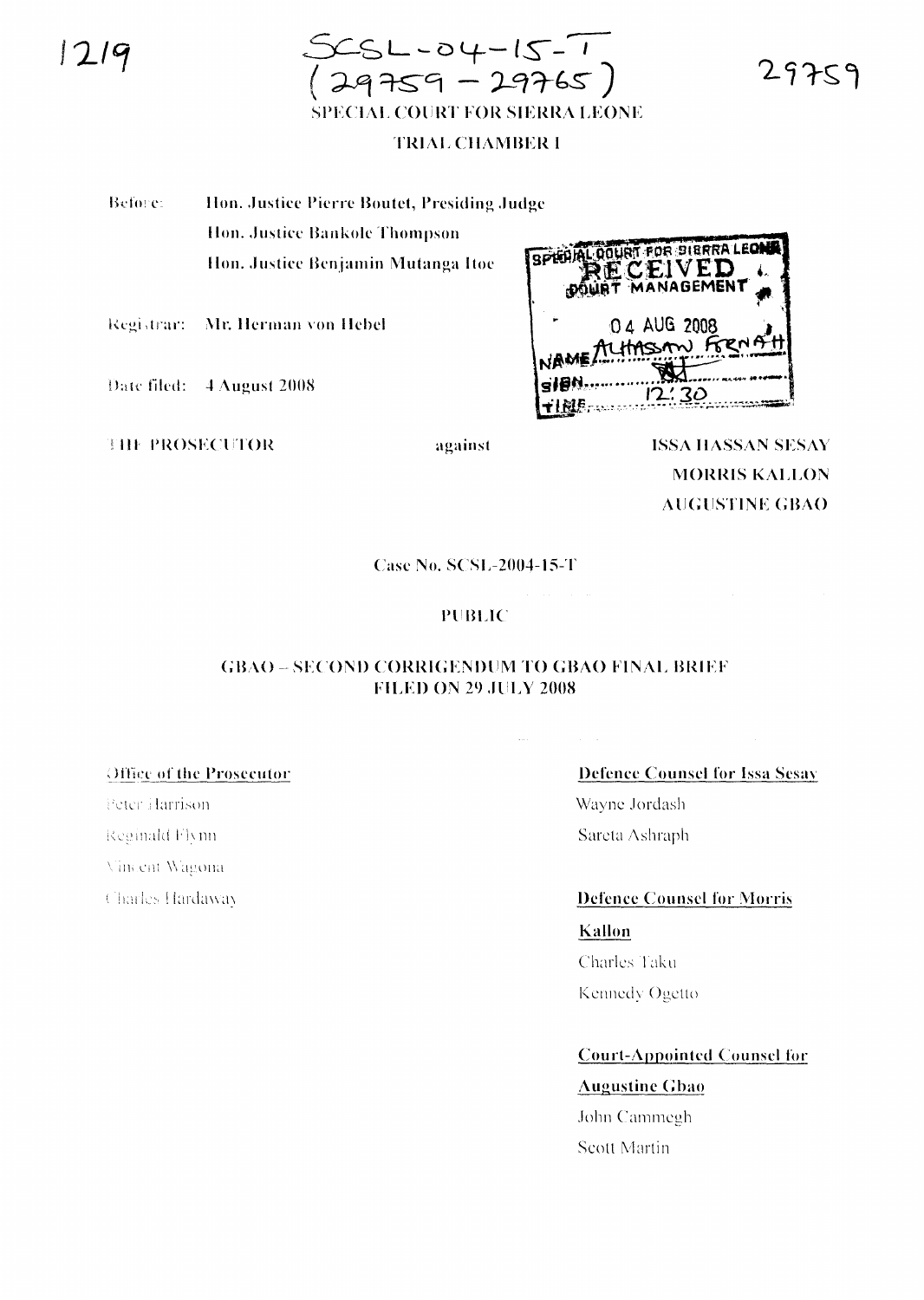- $\epsilon$  n 29 July 2008 the Defence for the Third Accused. Augustine Gbao, filed its final trial brief.<sup>1</sup> The Gbao Defence filed a corrigendum on 31 July 2008. $^2$
- The Defence for the Third Accused noticed that the pagination in the table of contents was not a curate. It therefore files a corrected table of contents in Annex  $A$  of the present filing.
- Landdition, the sentence of the paragraph on page 229 was unfinished. The paragraph should have read:

Takewise, the Third Accused submits that there is no evidence allowing for a finding of Augustine Gbao planning, instigating, ordering or aiding and abetting any of these erimes. There is no nexus—whether direct or indirect between Augustine Gbao and the crimes allegedly committed. Similarly, there is no evidence of Augustine Gbao's participation in there, and less so of a substantial participation.

inother paragraph should have followed, reading as follow:

"Lastly, should the Trial Chamber find that such crimes were committed within or as a reasonable consequence of a Joint Criminal Enterprise, it has been demonstrated that there is no evidence of Augustine Gbao acting in concert with the alleged members of the JCE nor did the Prosecution provide credible evidence of his participation to the furtherance of the alleged common purpose. As a result, he cannot be found responsible for the commissions of the crimes alleged under counts 3-5 as a participant of a JCE.'

The Defence for the Third Accused apologize for any inconvenience caused to any of the parties.

Elle.i on Monday 4 August 2008, Freetown, Sierra Leone.

Counsel for Augustine Gbao.

 $\int$ ait $\sim$ 

John Cammegh

**Scott Martin** 

<sup>19</sup> Secretor v. Sesay et al., Doc. No. SCSL-04-15-T-1208, Gbao Final Trial Brief, 29 July 2008.

<sup>197</sup> Secretor v. Sesav et al., Doc. No. SCSL-04-15-T-1213, Gbao-Corrigendum to Confidential Final Trial Brief filed on  $9 \,$  Hily 2008.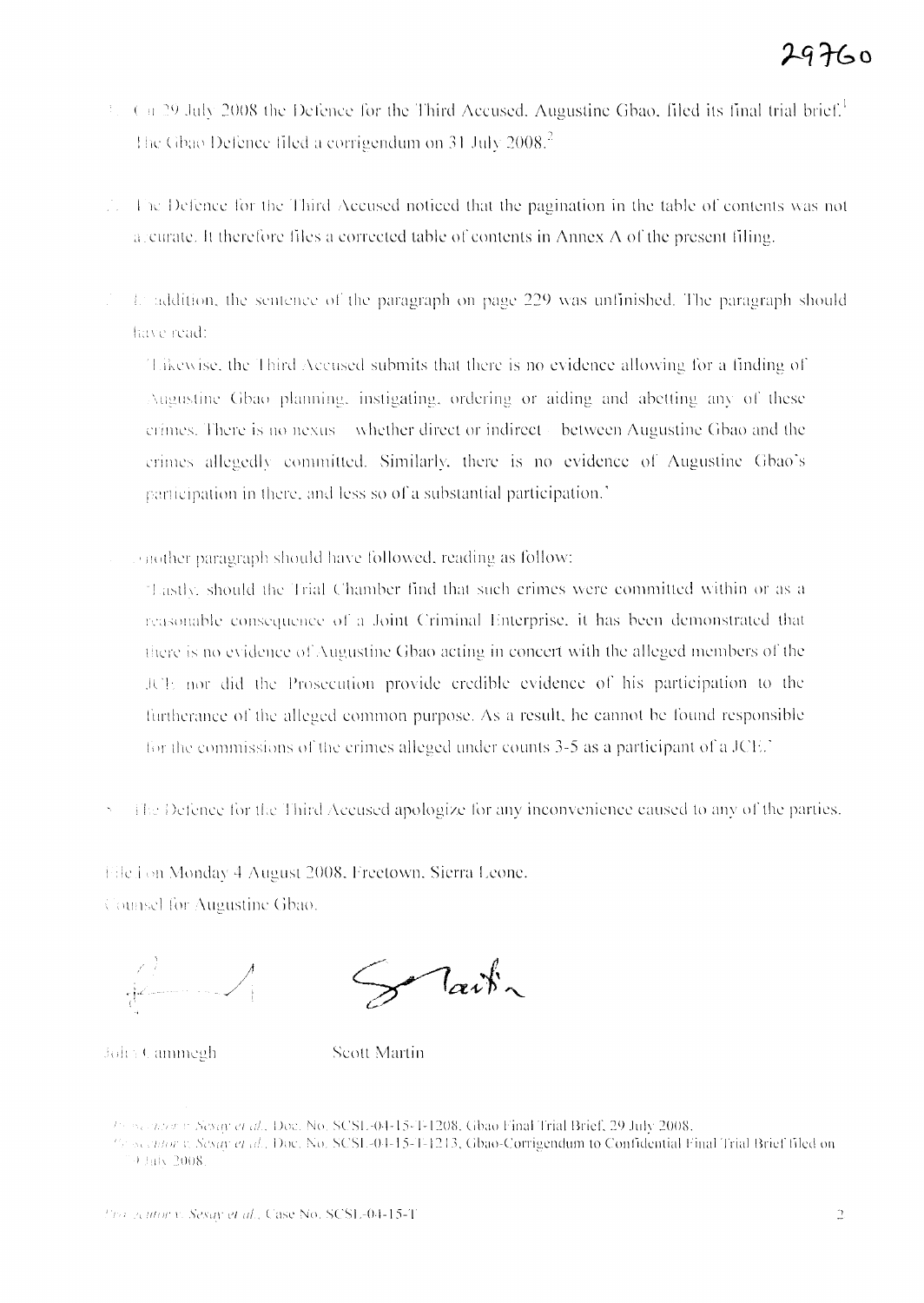## Annex A

**Corrected Table of Contents**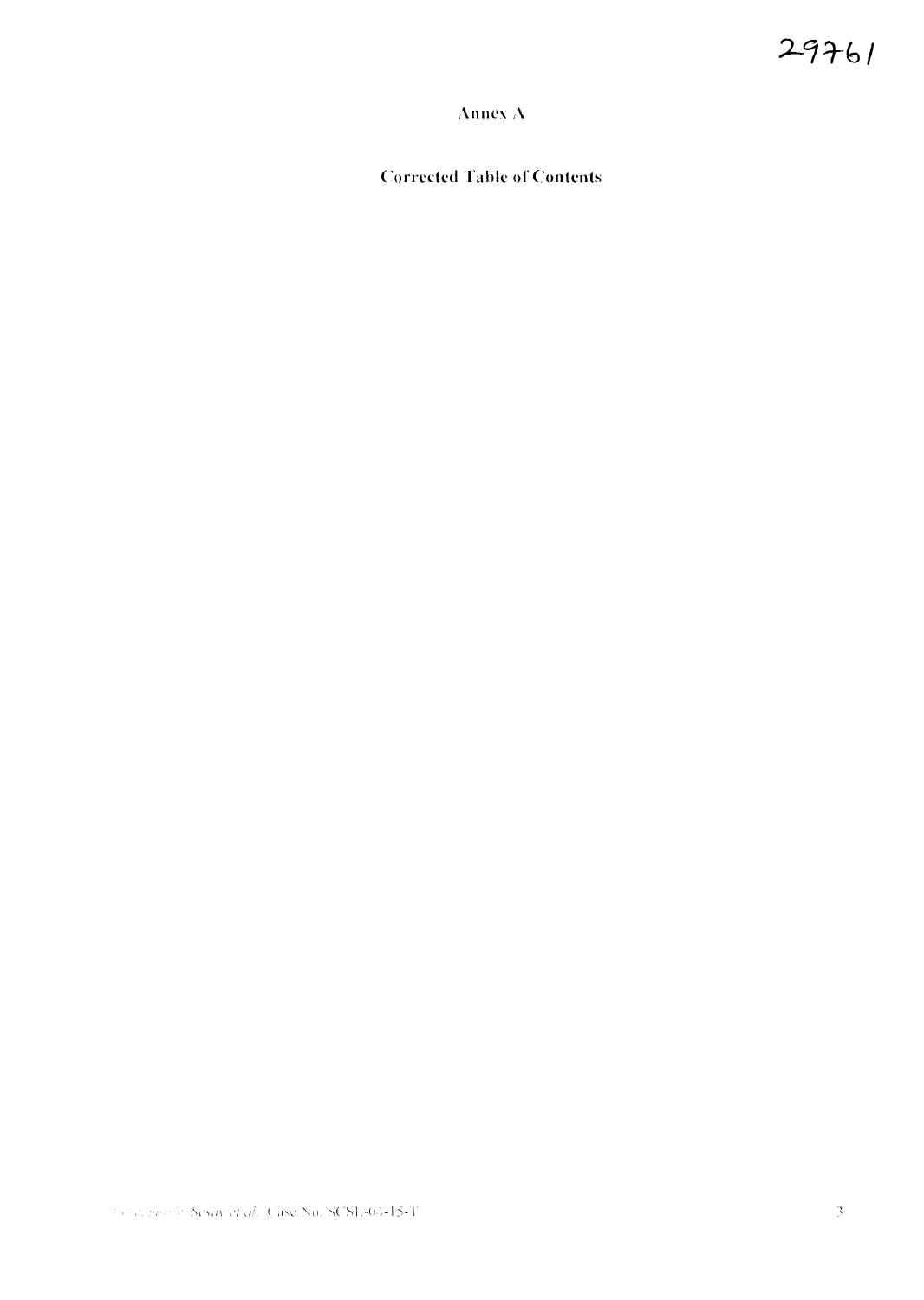Page

 $\mathcal{L}_{\mathcal{L}}$ 

### Table of Contents

| AREAN TRANKING |  |
|----------------|--|
|                |  |
|                |  |

### Come al Background

|                      | Augustine Gbao: His Personal History, Role and Personality                     |  |  |  |  |
|----------------------|--------------------------------------------------------------------------------|--|--|--|--|
|                      | V. Gbao Arrested by RUF in Liberia on Suspicion of Spying for the Sierra Leone |  |  |  |  |
|                      |                                                                                |  |  |  |  |
|                      |                                                                                |  |  |  |  |
|                      |                                                                                |  |  |  |  |
|                      |                                                                                |  |  |  |  |
|                      |                                                                                |  |  |  |  |
| 大学                   | The Revolutionary United Front                                                 |  |  |  |  |
|                      |                                                                                |  |  |  |  |
|                      |                                                                                |  |  |  |  |
| $\Delta$ .           | The Internal Defence Unit                                                      |  |  |  |  |
|                      |                                                                                |  |  |  |  |
|                      |                                                                                |  |  |  |  |
|                      |                                                                                |  |  |  |  |
|                      | D. Reporting in the IDU Sending IDU Reports to Area/Local Commanders 32        |  |  |  |  |
|                      |                                                                                |  |  |  |  |
|                      |                                                                                |  |  |  |  |
|                      |                                                                                |  |  |  |  |
| $\frac{\epsilon}{2}$ | Gbao's Role as Overall Security Commander                                      |  |  |  |  |
|                      | V. The Role and Responsibilities of the Overall Security Commander44           |  |  |  |  |
| $\sqrt{1}$           |                                                                                |  |  |  |  |
|                      |                                                                                |  |  |  |  |
|                      |                                                                                |  |  |  |  |
|                      |                                                                                |  |  |  |  |
|                      |                                                                                |  |  |  |  |
|                      |                                                                                |  |  |  |  |
|                      |                                                                                |  |  |  |  |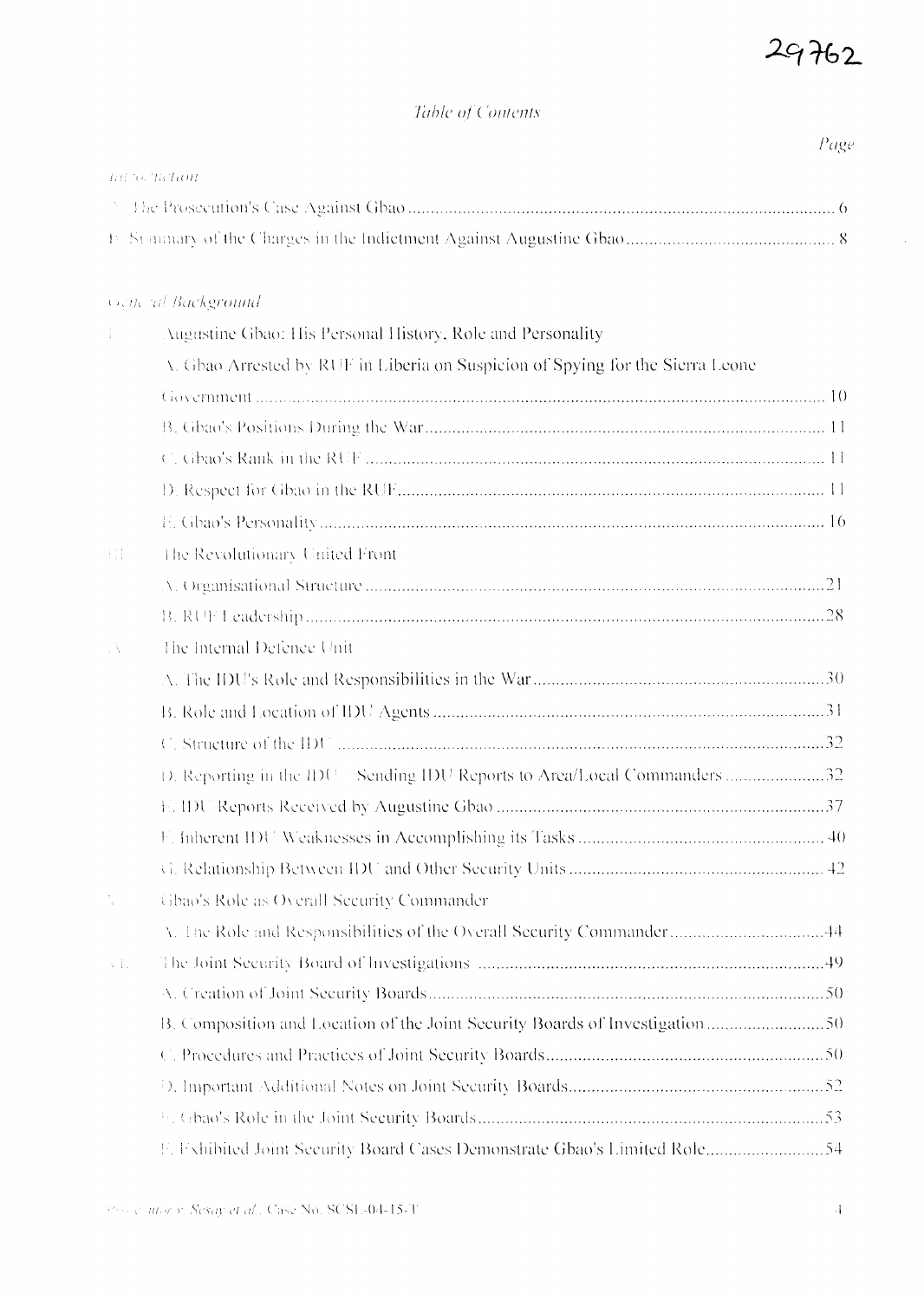### Association of Witnesses and Other Evidence

| $\mathbf{r}^{\mathrm{max}}$ |                                               |  |
|-----------------------------|-----------------------------------------------|--|
|                             |                                               |  |
| 1日。                         |                                               |  |
| pipe and                    | <b>Entirely Discredited Witness Testimony</b> |  |
|                             |                                               |  |
|                             |                                               |  |
|                             | $C. 111-054$                                  |  |
|                             |                                               |  |
|                             | $+ 717 - 113$                                 |  |

## 3, pricable Law

## Movies of Liability

| $\mathcal{L}$ |                                                                                          |
|---------------|------------------------------------------------------------------------------------------|
| $\{ \}$       |                                                                                          |
| W.            |                                                                                          |
| Â.            | General Submissions on Article 6(3) Liability and Augustine Gbao  170                    |
|               | V. Element 1: The Alfeged Superior-Subordinate Relationship Between Gbao and Offenders.  |
|               |                                                                                          |
|               |                                                                                          |
|               | B. RUF Hierarchy Demonstrates that Gbao's Administrative Positions did not Provide       |
|               |                                                                                          |
|               | C. Gbao's Responsibilities do Not Meet the Threshold Needed to Demonstrate He            |
|               |                                                                                          |
|               | D. Gbao's Knowledge or Reason to Know that a Criminal Act was About to                   |
|               |                                                                                          |
|               | F. Whether Gbao Failed to Take Necessary and Reasonable Steps to Prevent Criminal Act or |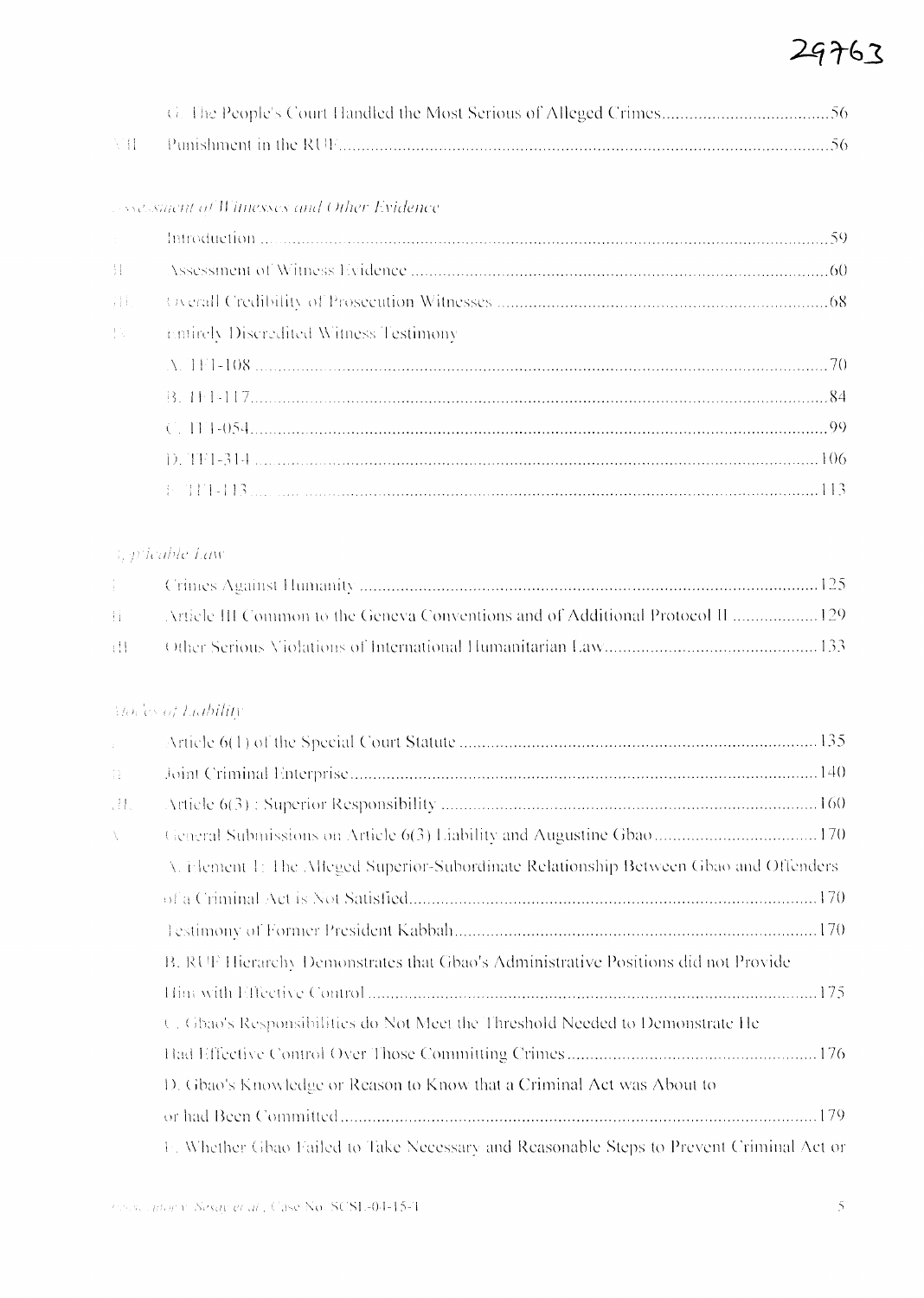|--|--|

| Prosecution Witnesses do Not Demonstrate Gbao's Superior Responsibility 181 |  |
|-----------------------------------------------------------------------------|--|
| - V - 1141 - 371 - 1                                                        |  |

### $A\stackrel{f}{\rightarrow} \partial B\stackrel{f}{\rightarrow} S\stackrel{g}{\rightarrow} \mathcal{D}$

|  |  |  | <b>Eilling of Suspected Kamajors in Kailahun Town</b> |
|--|--|--|-------------------------------------------------------|
|--|--|--|-------------------------------------------------------|

| $\mathcal{W}^{\pm}$                                             |  |
|-----------------------------------------------------------------|--|
| $\{\begin{smallmatrix} 1 & 1 \\ 1 & 1 \end{smallmatrix}\}$ .    |  |
| $\frac{1}{2}\frac{1}{2} \frac{1}{2} \left( \frac{1}{2} \right)$ |  |
| $\lambda_{\rm{max}}$                                            |  |
|                                                                 |  |
|                                                                 |  |
|                                                                 |  |

Souts 6.9 (Excluding Forced Marriage)

### va 9. S. Forced Marriage).

| Albert Co |  |
|-----------|--|

### Co mts 10-11: Physical Violence

| <i>and all Use of Child Soldiers -</i> |  |
|----------------------------------------|--|
|                                        |  |